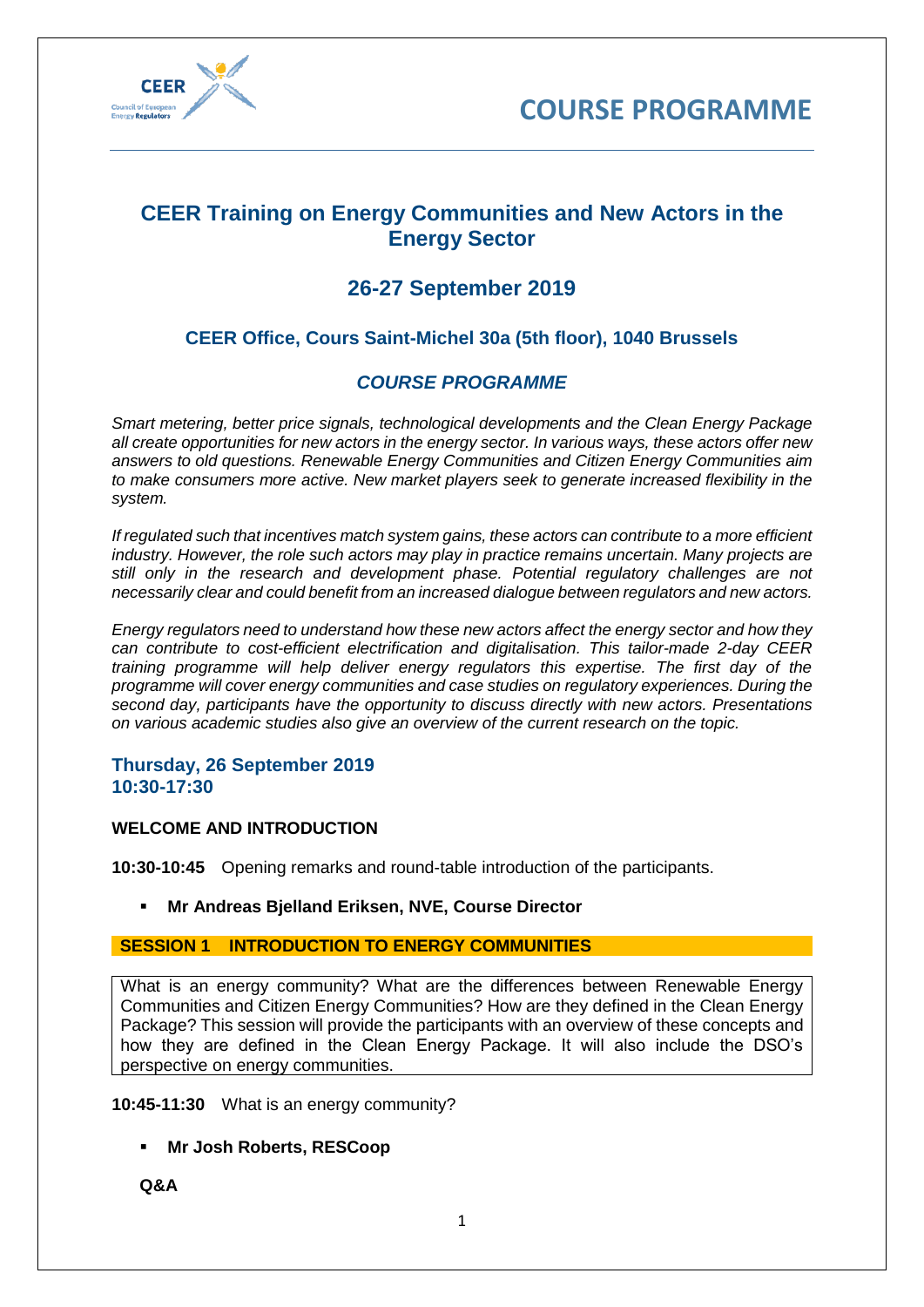



- **11:30-12:15** New actors, including citizen energy communities, in the Clean Energy Package.
	- **Mr Jan Steinkohl and Mr Olav Berg, European Commission, DG ENER**

**Q&A**

*12:15-13:15 Lunch Break – CEER Office*

**13:15-14:00** A DSO's perspective on energy communities.

▪ **Ms Carmen Gimeno, GEODE**

**Q&A**

- **14:00-14:45** Overview of the EU implementation of energy communities activities across the EU Member States – EU-funded BRIDGE project.
	- **Ms Leen Peeters and Mr Ludwig Karg, EU-funded BRIDGE project**

**Q&A**

*14:45-15:00 Coffee break*

### **SESSION 2 REGULATORY ASPECTS OF ENERGY COMMUNITIES**

This session will explore the regulatory implications of the formal recognition of citizen and renewable energy communities. The regulatory aspects of self-consuming, selling and sharing of electricity, the role of energy communities in managing electricity consumption and providing flexibility and the issues of owning, operating and managing electricity networks are discussed. In addition, the case studies on the challenges of regulating energy communities, including tariffs, scope, rights and obligations are presented and debated.

**15:00-15:45** Regulatory experiences with energy communities.

*Challenges on regulating energy communities – tariffs, scope, rights and obligations.*

▪ **Mr Xavier Hansen, ILR / Ms Eva Lacher, E-Control (tbc)**

**Q&A**

**15:45-16:30** Case study on regulatory experiences with energy communities.

*Challenges on regulating energy communities – tariffs, scope, rights and obligations.*

#### ▪ **Mr Kjell Rune Verlo, NVE**

**16:30-17:15** Group work: regulating energy communities in the future.

*Group discussions on relevant challenges.*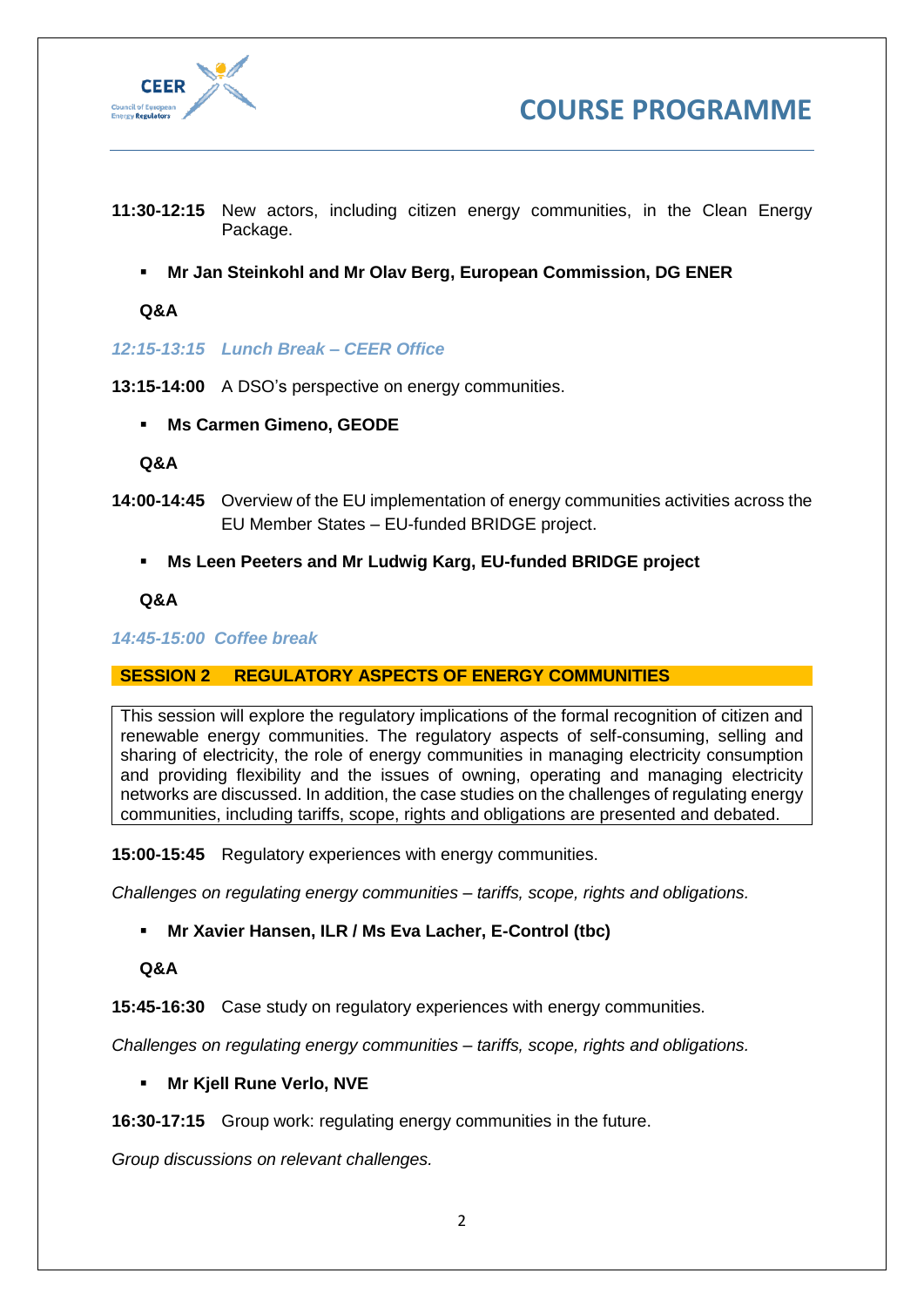



▪ **Mr Xavier Hansen, ILR / Ms Eva Lacher, E-Control (tbc)**

**17:15-17:30** Wrap up of Day 1.

▪ **Mr Andreas Bjelland Eriksen, NVE, Course Director**

**17:30-18:30** Reception Drinks – all participants and lecturers are welcome to join (CEER office).

**- END FIRST DAY -**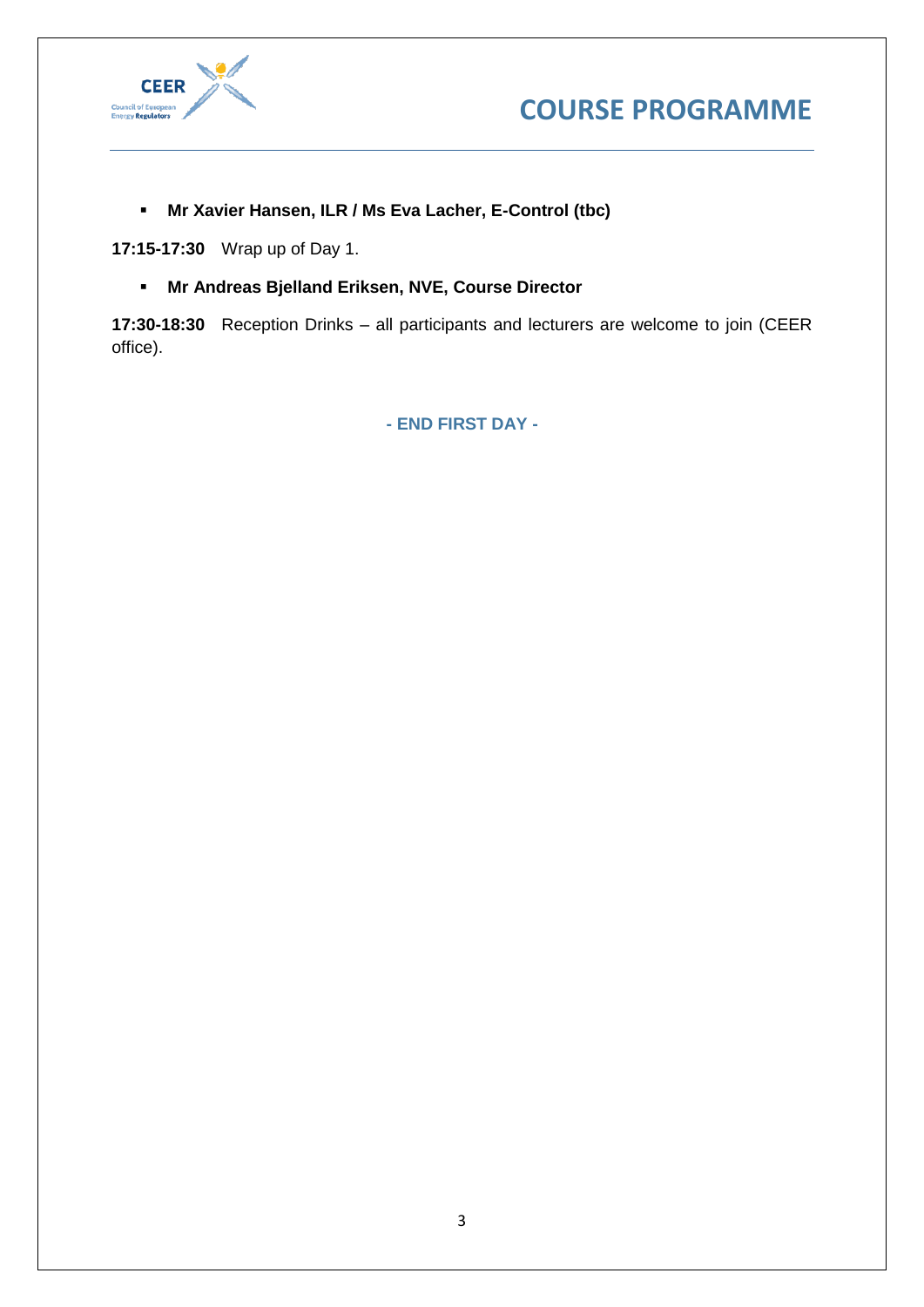



## **Friday, 27 September 2019 09:00-16:15**

### **SESSION 3 NEW BUSINESS AND MARKET MODELS IN THE ENERGY SECTOR AND THEIR IMPACTS ON REGULATION**

Innovation and technological progress, as seen by energy regulators, are means to achieve the overarching regulatory goals of cost efficiency and an adequate quality of service and security of supply. Many new actors in the energy sector carry innovation potentials and can propose solutions which may lead to the questioning of the current principles of the current regulatory framework and other current practices. If regulated such that incentives match system gains, these actors can contribute to a more efficient industry. However, the role such actors may play in practice remains uncertain. Potential regulatory challenges are not necessarily clear. This session aims to explore the roles of new business and market actors and their impacts on regulation. Presentations on various academic studies also give an overview of the current research on this topic.

- **09:00-10:00** Regulatory building blocks for new business and market models (smart meters, tariffs, etc.).
	- **Mr Luca Lo Schiavo, ARERA**

**Q&A**

### *10:00-10:15 Coffee break*

- **10:15-12:15** New actors in the energy sector: aggregators, etc. which drive the "behind the meter" developments in the energy sector and the new interfaces.
	- **Mr Elias De Keyser, NextKraftwerke**
	- **Mr Ewald Hesse, Energy Web Foundation**
	- **Mr Enno Böttcher, NODES**

**Q&A**

#### *12:15-13:15 Lunch Break*

- **13:15-14:15** Recent developments on aggregators and other actors in the flexibility markets and regulatory implications.
	- **Mr Leonardo Meeus, FSR and Vlerick Business School**

**Q&A**

- **14:15-15:00** Group discussion on regulatory implications of aggregators and other actors in the flexibility markets.
	- **Mr Leonardo Meeus, FSR and Vlerick Business School**